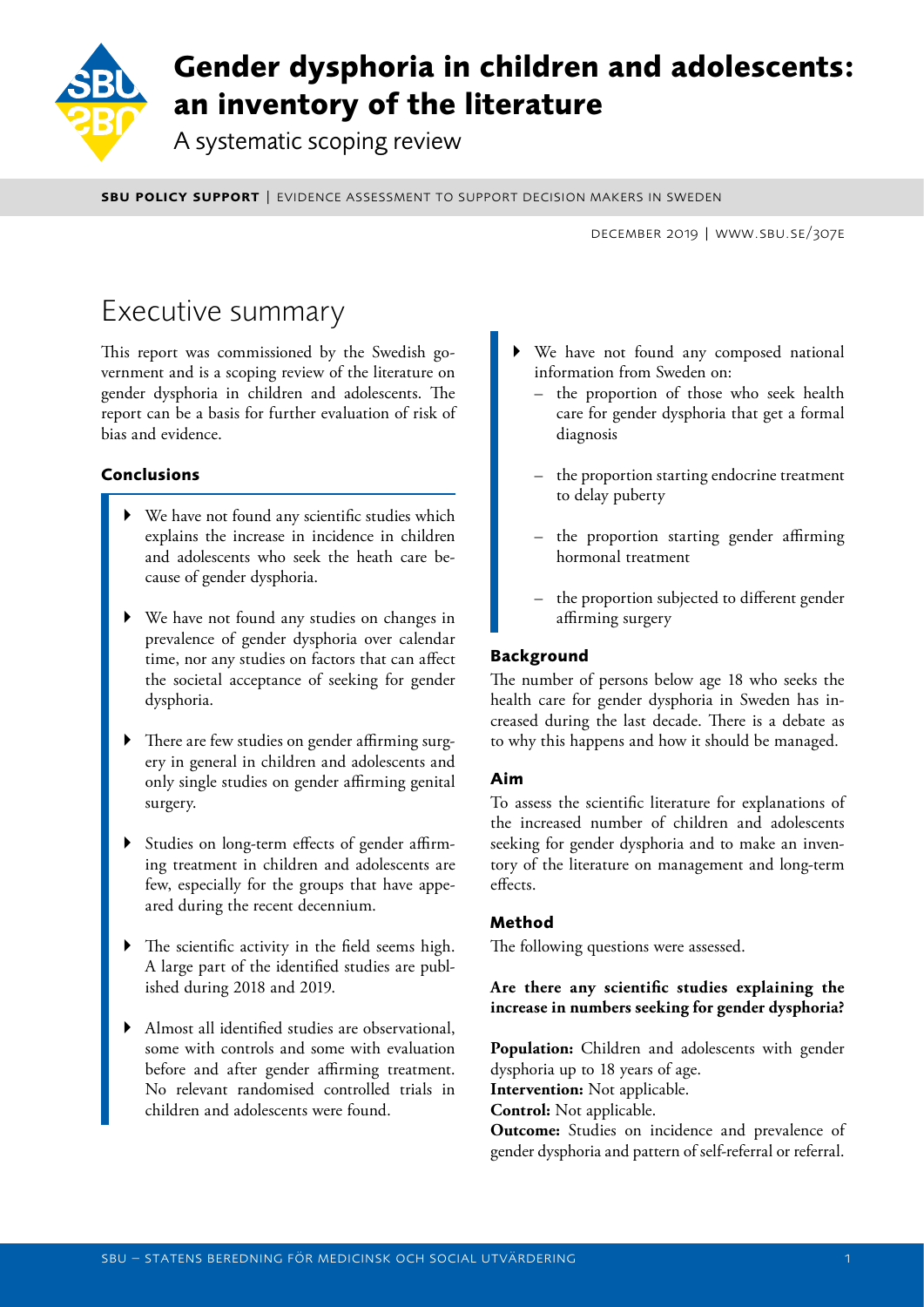#### **Are there any scientific studies on long-term effects of treatment for gender dysphoria?**

**Population:** Persons with gender dysphoria. **Intervention:** Treatment for gender dysphoria. **Control:** Any.

**Outcome:** Studies reporting long-term effects such as mental health, suicide attempts, suicide, cardiovascular effects, cancer development, bone health and regrets.

**What scientific papers on diagnosis and treatment of gender dysphoria has been published after the National Board of Health and Welfare in Sweden issued its national support for managing children and adolescents with gender dysphoria in 2015?** 

Population: Children and adolescents with gender dysphoria up to 18 years of age.

**Intervention:** Diagnosis and treatment for gender dysphoria.

**Control:** Any.

**Outcome:** Studies on diagnosis and treatment.

This review is limited to peer reviewed papers with primary data and systematic reviews following PRIS-MA-standards. Case studies, meeting abstracts and editorials where not included. Only studies written in English or Scandinavian languages were eligible.

A structured systematic literature search in the following databases CINAHL (EBSCO), Cochrane Library (Wiley), EMBASE (Embase.com), PsycINFO (EBSCO), PubMed (NLM), Scopus (Elsevier), Soc-INDEX (EBSCO). The searches were finalised September 19, 2019.

The studies were assessed for their relevance to the questions by two reviewers independently. Assessment of risk of bias, compilation of data or grading of evidence was not done.

### **Results/discussion**

No studies explaining the increase of children and adolescents seeking for gender dysphoria were identified. The literature on management and long-term effects in children and adolescents is sparse, particularly regarding gender affirming surgery. All identified studies are observational, and few are controlled or followed-up over time. Much of the data in the literature are from the University Medical Centre in Amsterdam based on their management tradition. A large part of the literature that was considered relevant was published during 2018 and 2019.

#### **Appendices**

For search strategies, excluded articles, references and tables, see [www.sbu.se/307e](http://www.sbu.se/307e )